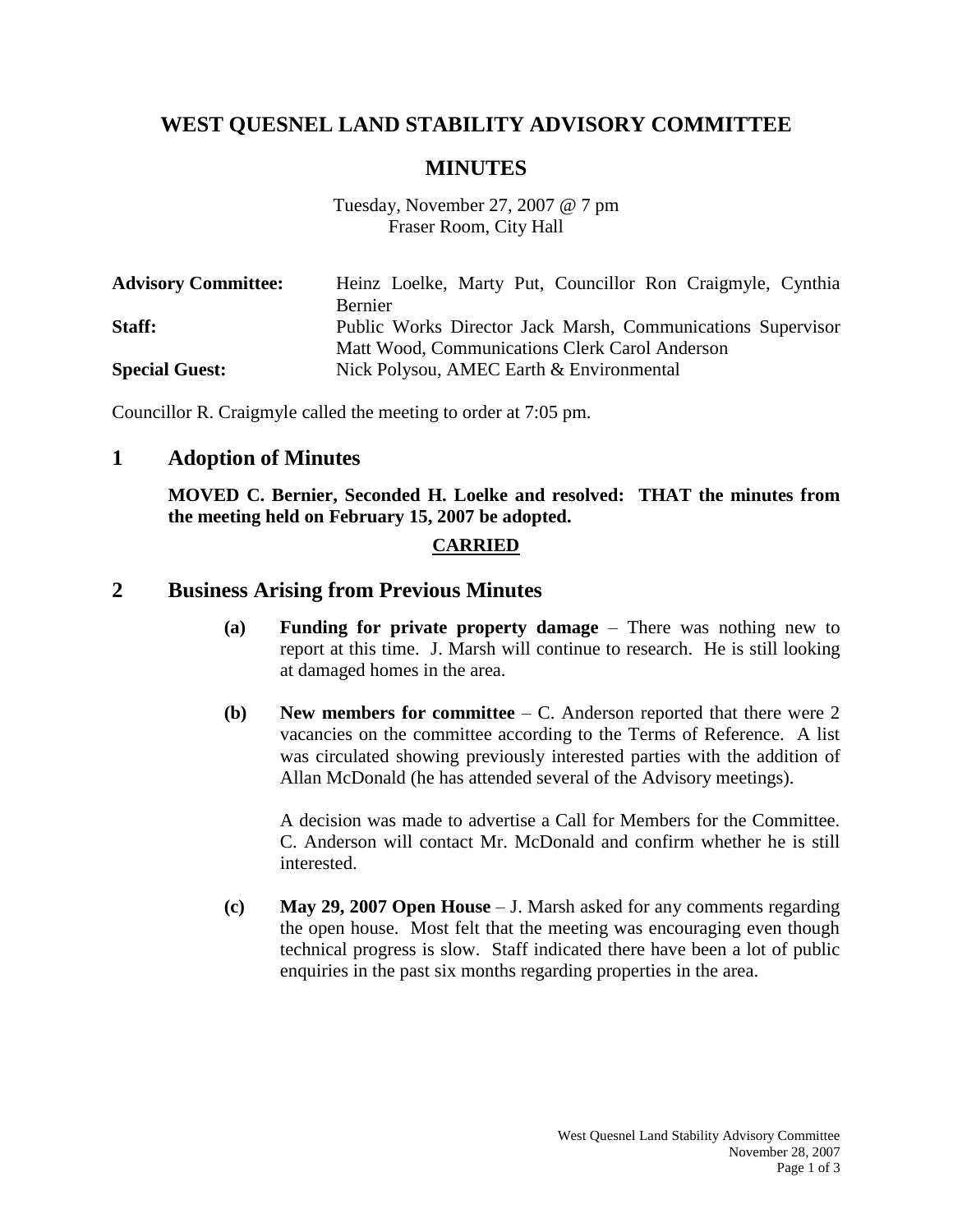## **3 New Business**

### **(a) Work Plan update** –

- (i) Geotechnical Work N. Polysou (AMEC) provided a powerpoint presentation on the information collected to date. He offered some analysis of the information and indicated that the collection of data will continue as planned. The dewatering program looks promising. Anticipates a presentation to government officials as soon as all data has been collected and analyzed.
- (ii) Water Balance Model Data from water monitoring, pond pumping and leak detection continues to be collected and will, along with geotechnical data, be used in the water balance model.
- (iii) Communications M. Wood to prepare a News Release regarding the trial dewatering program to gain some media coverage. A mailout will be prepared in spring after all of the data has been collected and analyzed. An Open House will be planned at that time as well. There will continue to be updates in the Q City News – next edition scheduled for the end of December/early January.
- (iv) City Work J. Marsh reported on the City's work in this project including pond pumping, leak detection and trial dewatering. All data collected is being sent directly to Nick Polysou at AMEC. He noted that approximately 190 man hours have been spent on leak detection in the area, with no leaks found this year.

## **4 Budget 2007**

J. Marsh distributed and reviewed the 2007 Budget which includes the geotechnical work from AMEC, engineering from Urban Systems and other work performed by the City. The total budget was \$682,466 of which \$666,575 has been spent to date. When all of the work has been completed, the budget is anticipated to have an overrun of just under \$20,000. The City's work associated with the Trial Dewatering Program and the Sub Contracts for electrical and hydro costs attribute to the overrun.

## **5 Letter to Dale Wall**

M. Wood spoke to the letter, which was a result of Council's meeting with the Minister and staff from the Ministry of Community Services at UBCM 2007. City staff has concerns over a vague implication that remediation funding may need to be sourced from existing grant programs, such as the Municipal Rural Infrastructure Fund. Discussion. It was noted that a reply has not yet been received.